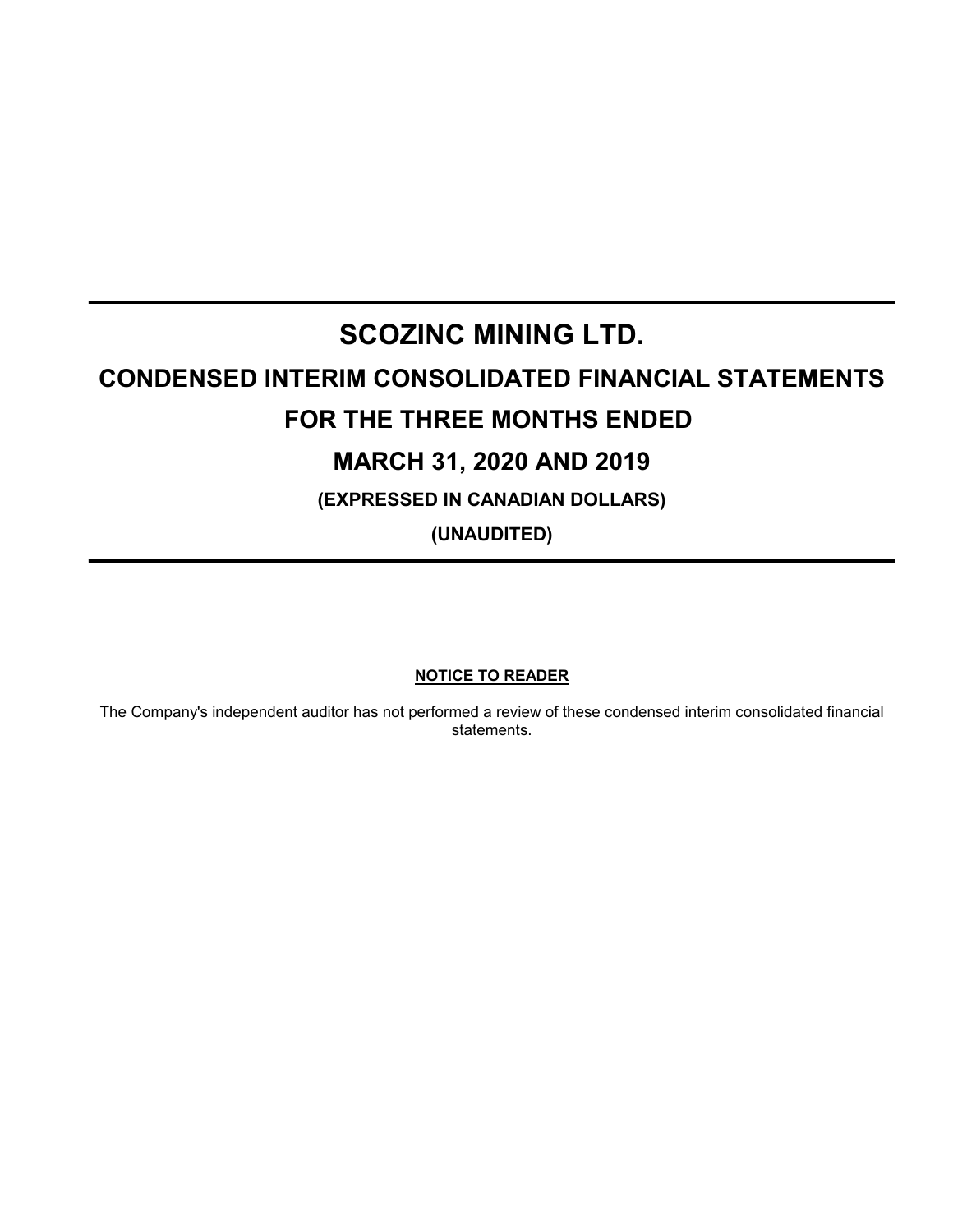# **ScoZinc Mining Ltd. CONDENSED INTERIM CONSOLIDATED STATEMENTS OF FINANCIAL POSITION (PRESENTED IN CANADIAN DOLLARS) (UNAUDITED)**

| As at                                                                                                                                                       | March 31,<br>2020 |                                                      | December 31,<br>2019                                 |  |
|-------------------------------------------------------------------------------------------------------------------------------------------------------------|-------------------|------------------------------------------------------|------------------------------------------------------|--|
| <b>ASSETS</b>                                                                                                                                               |                   |                                                      |                                                      |  |
| Current<br>Cash<br>Amounts receivable and prepaid expenses (Note 5)                                                                                         | \$                | 92,105<br>106,070                                    | \$<br>519,138<br>85,855                              |  |
|                                                                                                                                                             |                   | 198,175                                              | 604,993                                              |  |
| Cash held for reclamation (Note 3)<br>Property, plant and equipment (Note 4)<br>Exploration and evaluation assets (Note 6)<br>Right-of-use asset (Note 7)   |                   | 3,172,333<br>7,895,790<br>7,403,302<br>82,836        | 3,163,616<br>7,934,074<br>7,252,535<br>85,425        |  |
|                                                                                                                                                             |                   | 18,554,261                                           | 18,435,650                                           |  |
|                                                                                                                                                             | \$                | 18,752,436                                           | \$<br>19,040,643                                     |  |
| <b>LIABILITIES</b>                                                                                                                                          |                   |                                                      |                                                      |  |
| Current<br>Accounts payable and accrued liabilities (Note 9)<br>Amounts payable to related parties (Note 15)<br>Lease obligation - current portion (Note 8) | \$                | 254,299<br>81,656<br>14,137                          | \$<br>339,124<br>52,768<br>14,545                    |  |
| Lease obligation - long term portion (Note 8)<br>Decommissioning liability (Note 10)                                                                        |                   | 350,092<br>65,524<br>2,600,000                       | 406,437<br>67,420<br>2,600,000                       |  |
|                                                                                                                                                             |                   | 3,015,616                                            | 3,073,857                                            |  |
| <b>EQUITY</b><br>Share capital (Note 11)<br>Warrants (Note 12(b))<br>Contributed surplus<br><b>Deficit</b>                                                  |                   | 82,708,357<br>1,021,145<br>735,228<br>(68, 727, 910) | 82,642,357<br>1,021,145<br>711,192<br>(68, 407, 908) |  |
|                                                                                                                                                             |                   | 15,736,820                                           | 15,966,786                                           |  |
|                                                                                                                                                             | \$                | 18,752,436                                           | \$<br>19,040,643                                     |  |

**Nature of Operations and Going Concern** (Note 1) **Contingencies** (Note 13) **Subsequent Events** (Note 16)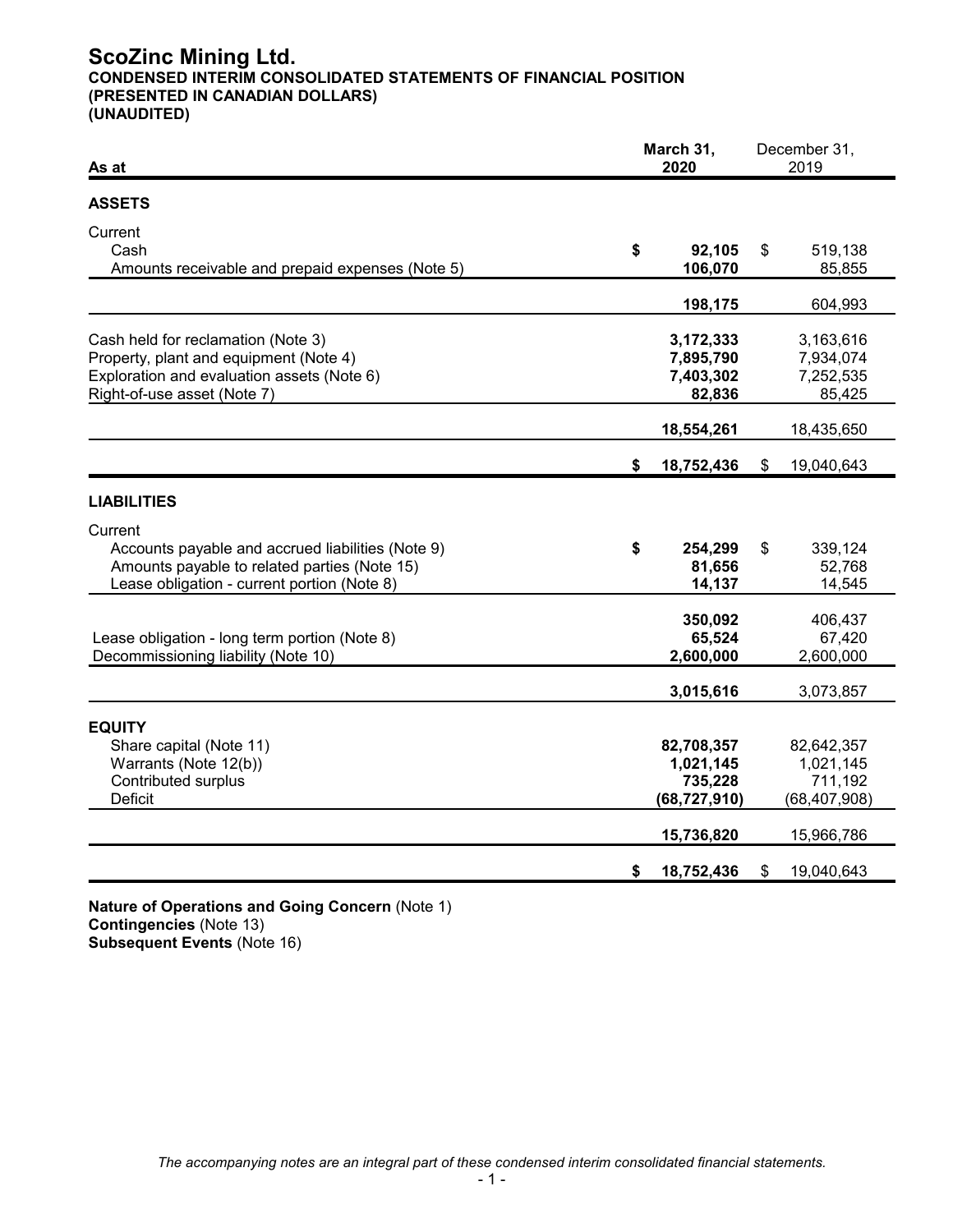# **ScoZinc Mining Ltd.**

**CONDENSED INTERIM CONSOLIDATED STATEMENTS OF LOSS AND COMPREHENSIVE LOSS (PRESENTED IN CANADIAN DOLLARS) (UNAUDITED)**

| For the Three Months Ended March 31,                                        |    | 2020       |     | 2019       |
|-----------------------------------------------------------------------------|----|------------|-----|------------|
| <b>EXPENSES</b>                                                             |    |            |     |            |
| Salaries and benefits                                                       | \$ | 272,088    | \$  | 110,307    |
| Office and general                                                          |    | 64,052     |     | 37,577     |
| Legal and accounting fees                                                   |    | 18,157     |     | 29,581     |
| <b>Investor relations</b>                                                   |    | 5,026      |     | 4,792      |
| Amortization (Notes 4 and 7)                                                |    | 45,373     |     | 44,301     |
| Consulting                                                                  |    | 30,833     |     | 24,344     |
| Share-based payments (Note 12(a))                                           |    | 24,036     |     | 3,745      |
| Regulatory fees                                                             |    | 662        |     | 5,954      |
| Net loss before interest and other items:                                   |    | (460, 227) |     | (260, 601) |
| Interest income                                                             |    | 9,035      |     | 9,060      |
| Gain (Loss) on settlement of liabilities (Note 9)                           |    | 131,190    |     |            |
| NET LOSS AND COMPREHENSIVE LOSS FOR THE PERIOD                              | S  | (320, 002) | \$  | (251, 541) |
|                                                                             |    |            |     |            |
| <b>Basic and diluted loss per share (Note 14)</b>                           | \$ | (0.03)     | -\$ | (0.05)     |
| Weighted average number of common shares outstanding<br>- basic and diluted |    | 10,124,474 |     | 5,266,044  |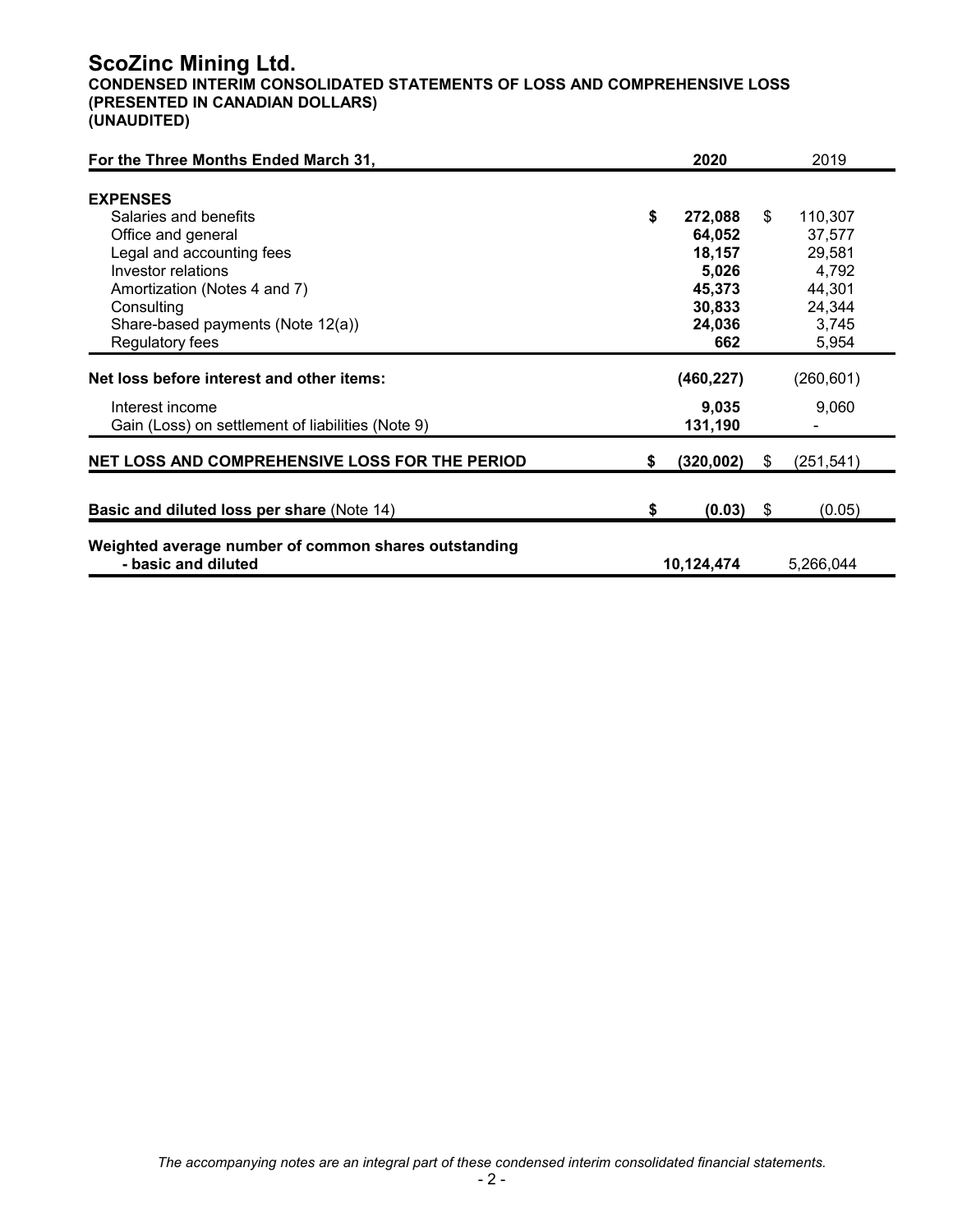# **ScoZinc Mining Ltd. CONDENSED INTERIM CONSOLIDATED STATEMENTS OF CHANGES IN SHAREHOLDERS' EQUITY (PRESENTED IN CANADIAN DOLLARS, EXCEPT SHARE AMOUNTS) (UNAUDITED)**

|                              | Number of     |                           |                                        | <b>Contributed</b> |                                     |            |
|------------------------------|---------------|---------------------------|----------------------------------------|--------------------|-------------------------------------|------------|
|                              | <b>Shares</b> | Amount                    | Warrants                               | <b>Surplus</b>     | <b>Deficit</b>                      | Total      |
| Balance, December 31, 2018   |               | 5,266,044 \$81,358,592 \$ | $318,006$ \$                           |                    | 558,065 \$(66,914,948) \$15,001,709 |            |
| Stock-based compensation     |               | $\blacksquare$            |                                        | 3,745              | $\blacksquare$                      | 3.745      |
| Loss for the period          |               |                           |                                        |                    | (251, 541)                          | (251, 541) |
| Balance, March 31, 2019      | 5,266,044     | 81,358,592                | 318,006                                | 561,810            | (67, 166, 489)                      | 14,753,913 |
| Balance, December 31, 2019   | 10.101.460    | 82,642,357                | 1,021,145                              | 711,192            | (68, 407, 908)                      | 15,966,786 |
| Issued on settlement of debt | 150,000       | 66,000                    | $\blacksquare$                         |                    |                                     | 66,000     |
| Stock-based compensation     | ۰.            | $\sim$                    | $\blacksquare$                         | 24,036             | $\blacksquare$                      | 24,036     |
| Loss for the period          |               |                           |                                        |                    | (320,002)                           | (320,002)  |
| Balance, March 31, 2020      |               |                           | 10,251,460 \$82,708,357 \$1,021,145 \$ |                    | 735,228 \$(68,727,910) \$15,736,820 |            |

*The accompanying notes are an integral part of these condensed interim consolidated financial statements.*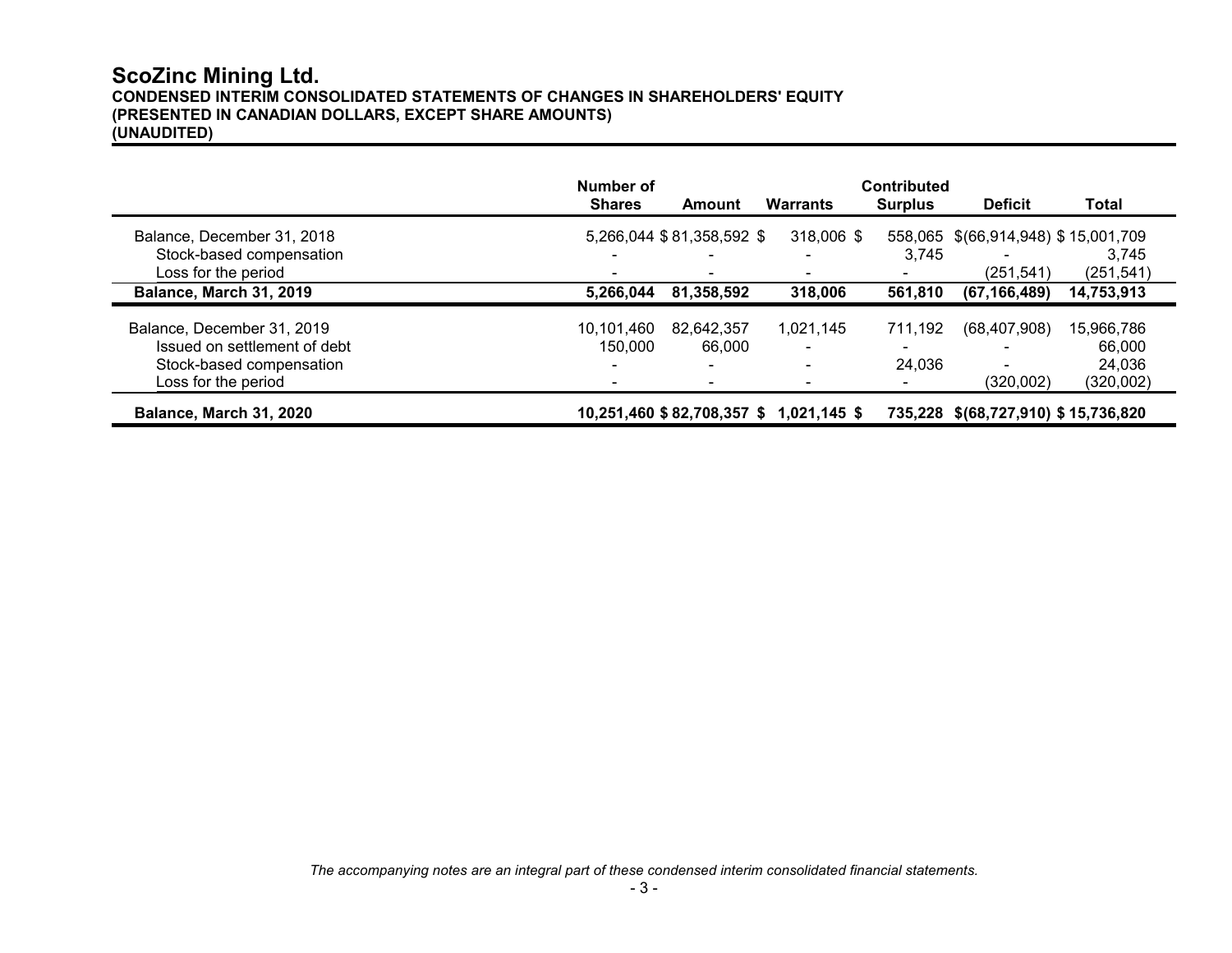# **ScoZinc Mining Ltd. CONDENSED INTERIM CONSOLIDATED STATEMENTS OF CASH FLOWS (PRESENTED IN CANADIAN DOLLARS) (UNAUDITED)**

| For the Three Months Ended March 31                                                                                                                                                             | 2020                                                                   |    | 2019                                         |
|-------------------------------------------------------------------------------------------------------------------------------------------------------------------------------------------------|------------------------------------------------------------------------|----|----------------------------------------------|
| <b>CASH (USED IN) PROVIDED BY:</b>                                                                                                                                                              |                                                                        |    |                                              |
| <b>OPERATING ACTIVITIES</b><br>Net loss for the period:<br>Amortization<br>Share-based payments<br>Gain on settlement of liabilities<br>Accretion of lease liability<br>Accrued interest income | \$<br>(320, 002)<br>45,373<br>24,036<br>(131, 190)<br>2,589<br>(9,035) | \$ | (251, 541)<br>166,634<br>67,795<br>(22, 023) |
| Net change in non-cash working capital:<br>Amounts receivable and prepaid expenses<br>Accounts payable and accrued liabilities<br>Amounts payable to related parties                            | (388, 229)<br>(20, 215)<br>111,471<br>28,888                           |    | (39, 135)<br>(78, 165)<br>349,355<br>221,577 |
| Interest received                                                                                                                                                                               | (268, 085)<br>319                                                      |    | 453,632<br>4,911                             |
|                                                                                                                                                                                                 | (267, 766)                                                             |    | 458,543                                      |
| <b>INVESTING ACTIVITIES</b><br>Exploration and evaluation assets<br>Acquisition of property, plant and equipment                                                                                | (150, 767)<br>(4,500)                                                  |    | (949, 772)<br>(334, 211)                     |
|                                                                                                                                                                                                 | (155, 267)                                                             |    | (1, 283, 983)                                |
| <b>FINANCING ACTIVITIES</b><br>Lease payments<br>Share capital issued for cash<br>Share issue costs                                                                                             | (4,000)                                                                |    | 1,457,500<br>(32, 755)                       |
|                                                                                                                                                                                                 | (4,000)                                                                |    | 1,424,745                                    |
| <b>CHANGE IN CASH</b><br><b>CASH, BEGINNING OF PERIOD</b>                                                                                                                                       | (427, 033)<br>519,138                                                  |    | 599,305<br>1,052,743                         |
| <b>CASH, END OF PERIOD</b>                                                                                                                                                                      | \$<br>92,105                                                           | S  | 1,652,048                                    |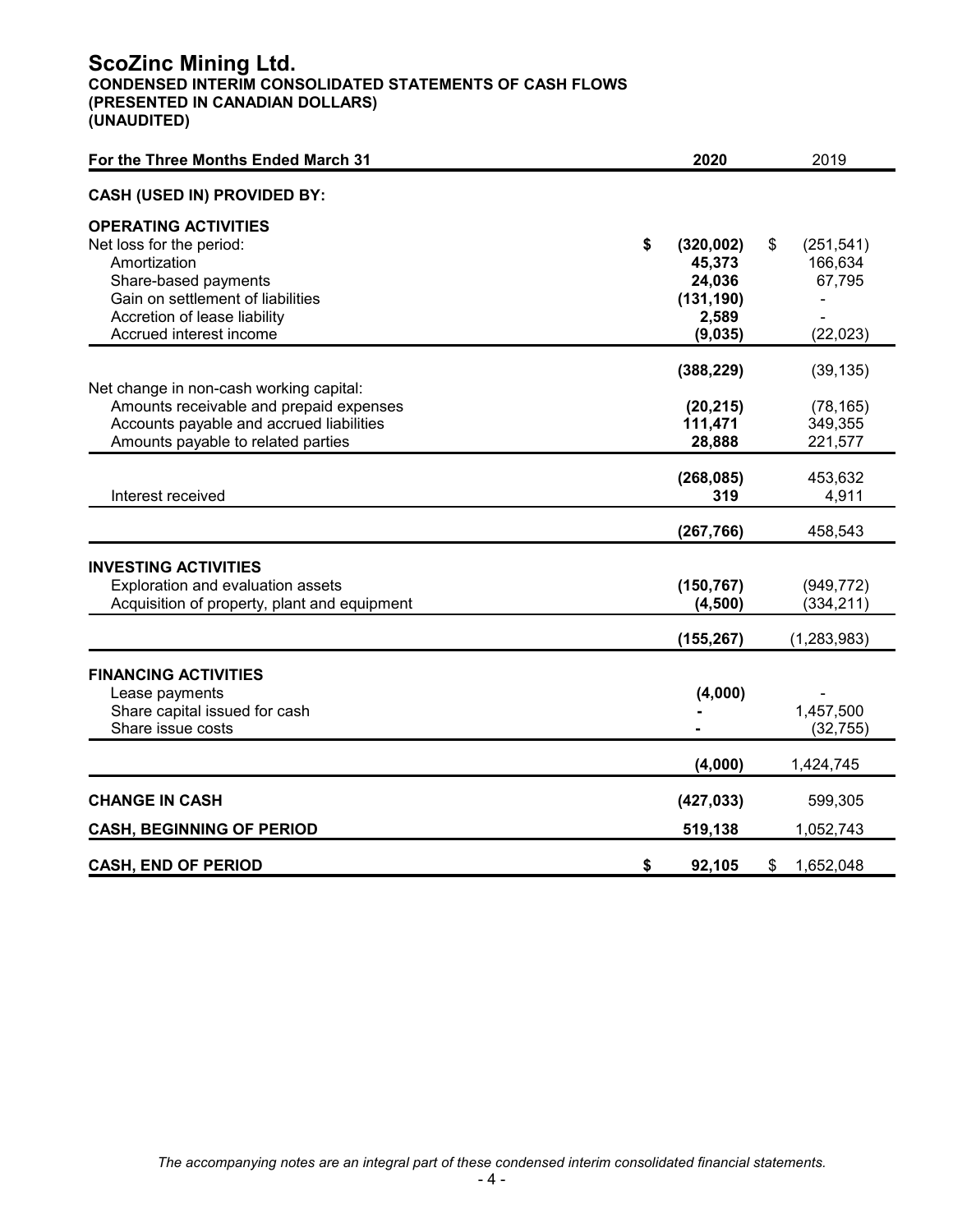#### **1. NATURE OF OPERATIONS AND GOING CONCERN**

Scozinc Mining Ltd. (the "Company" or "ScoZinc"), and its wholly owned subsidiary Scozinc Limited (collectively, the "Group") is engaged in base metals mining and related activities, including the exploration and evaluation of mineral property interests that are considered to have the potential for economic mineralization and development. The Company is a public company, which is listed on the TSX Venture Exchange and incorporated and domiciled in Canada. The address of its registered office is Purdy's Wharf, 1959 Upper Water Street, Suite 1301, Nova Scotia, B3J 3N2.

The condensed interim consolidated financial statements have been prepared on a going concern basis, which assumes the Group will continue in operation through the fiscal year and into the foreseeable future and will be able to realize assets and discharge its liabilities and commitments in the normal course of operations at the amounts stated in the consolidated financial statements.

The Company has not generated revenue from operations. The Company has incurred a net loss of \$ 320,002 for the three months ended March 31, 2020 (three months ended March 31, 2019 - \$251,541), and as of that date has an accumulated deficit of \$68,727,910 (2018 - \$66,914,948). As at March 31, 2020, cash amounted to \$ 92,105 (December 31, 2019 - \$519,138) and the Company had a working capital deficiency of \$ 151,917 (December 31, 2019 - working capital of \$198,556). The ability of the Company to carry out its planned business objectives is dependent on its ability to raise adequate financing from lenders, shareholders and other investors and/or generate operating profitability and positive cash flow. There can be no assurances that the Company will continue to obtain the additional financial resources necessary and/or achieve profitability or positive cash flows. If the Company is unable to obtain adequate financing, the Company will be required to curtail operations, and development activities and there would be significant uncertainty whether the Company would continue as a going concern and realize its assets and settle its liabilities and commitments in the normal course of business.

At March 31, 2020, the Company did not have sufficient cash on hand to meet all planned exploration, development, general expenses and property payments for the next twelve months. The Company plans to raise additional capital to further develop and explore its project, however the Company may increase or decrease expenditures as necessary to adjust to a changing capital market environment.

The above factors indicate the existence of material uncertainties that may cast significant doubt on the ability of the Company to continue as a going concern.

The condensed interim consolidated financial statements do not include any adjustments that might be necessary if the Company is unable to continue as a going concern. If management is unsuccessful in securing capital, the Company's assets may not be realized or its liabilities discharged at their carrying amounts and these differences could be material.

#### **2. ACCOUNTING POLICIES**

#### **Statement of Compliance**

These condensed interim financial statements have been prepared in accordance with International Accounting Standard 34, Interim Financial Reporting. Accordingly, they do not include all of the information required for full annual financial statements required by IFRS as issued by IASB and interpretations issued by IFRIC. These condensed interim consolidated financial statements should be read in conjunction with the Company's audited consolidated financial statements for the year ended December 31, 2019.

These condensed interim consolidated financial statements were authorized for issuance by the Board of Directors of the Company on July 16, 2020.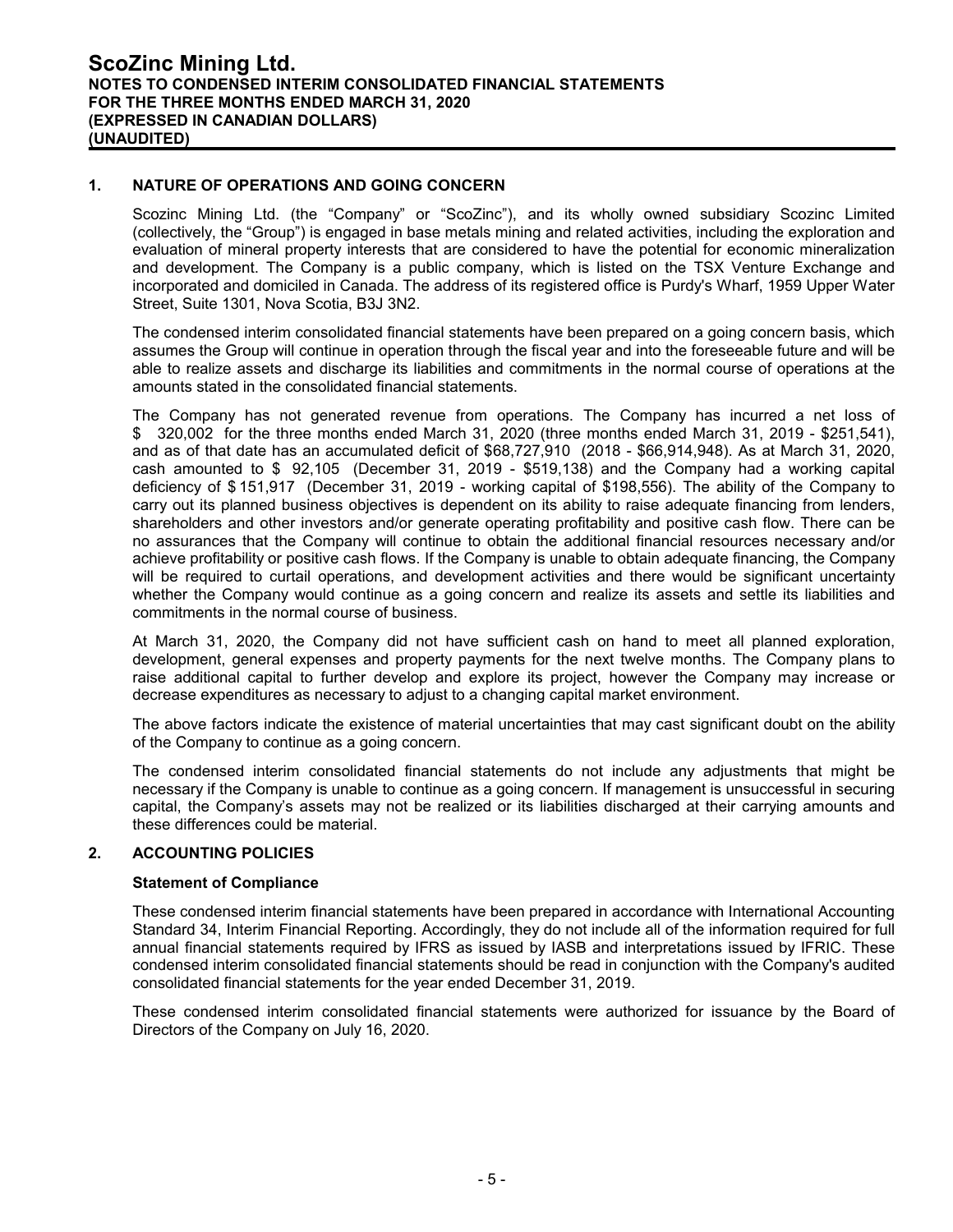#### **2. ACCOUNTING POLICIES (Continued)**

#### **Basis of Presentation**

These unaudited condensed interim consolidated financial statements have been prepared on a historical cost basis, except for financial instruments which are measured at fair value. In addition, these consolidated financial statements have been prepared using the accrual basis of accounting except for cash flow information.

In the preparation of these unaudited condensed interim consolidated financial statements, management is required to make estimates and assumptions that affect the reported amounts of assets and liabilities, the disclosure of contingent assets and liabilities at the date of the financial statements and the reported amounts of expenses during the period. Actual results could differ from these estimates.

#### **Basis of Consolidation**

These condensed interim consolidated financial statements include the accounts of the Company, and its active subsidiary, ScoZinc. All significant intercompany transactions are eliminated on consolidation.

#### **Accounting Pronouncements Adopted During the Period**

#### IAS 1, Presentation of Financial Statements ("IAS 1")

Amendments to IAS 1, issued in October 2018, provide clarification on the definition of material and how it should be applied. The amendments also align the definition of material across IFRS and other publications.

This standard was adopted on January 1, 2020, with no impact on the Company's condensed interim consolidated financial statements.

#### IAS 8, Accounting Policies, Changes in Accounting Estimates and Errors ("IAS 8")

Amendments to IAS 8, issued in October 2018, provide clarification on the definition of material and how it should be applied. The amendments also align the definition of material across IFRS and other publications.

This standard was adopted on January 1, 2020, with no impact on the Company's condensed interim consolidated financial statements.

#### **3. CASH HELD FOR RECLAMATION**

The Company is required to make reclamation deposits in respect of its expected rehabilitation obligations as set out below.

The Company has agreed with the Province of Nova Scotia (Department of Natural Resources) to remediate the ScoZinc mine facility to an agreed status at the end of the mining operations at the site; as a result the Company is required to make reclamation deposits in respect of this obligation. As at December 31, 2019, a \$2,882,477 (December 31, 2019 – \$2,874,286) cash bond, including accrued interest, is posted with the Province of Nova Scotia.

In addition, the Company has a reclamation bond with the Nova Scotia Department of Environment for \$189,856 (December 31, 2019 – \$189,330), including accrued interest, which is required to address the potential replacement of domestic water supplies that could potentially be downgraded by mining operations.

Nova Scotia Business Inc. holds a reclamation bond in the amount of \$100,000 (December 31, 2019 - \$100,000) in relation to the land, which the Company leases from the organization in Sheet Harbour. The bond will be held until the current lease agreement expires on April 1, 2028.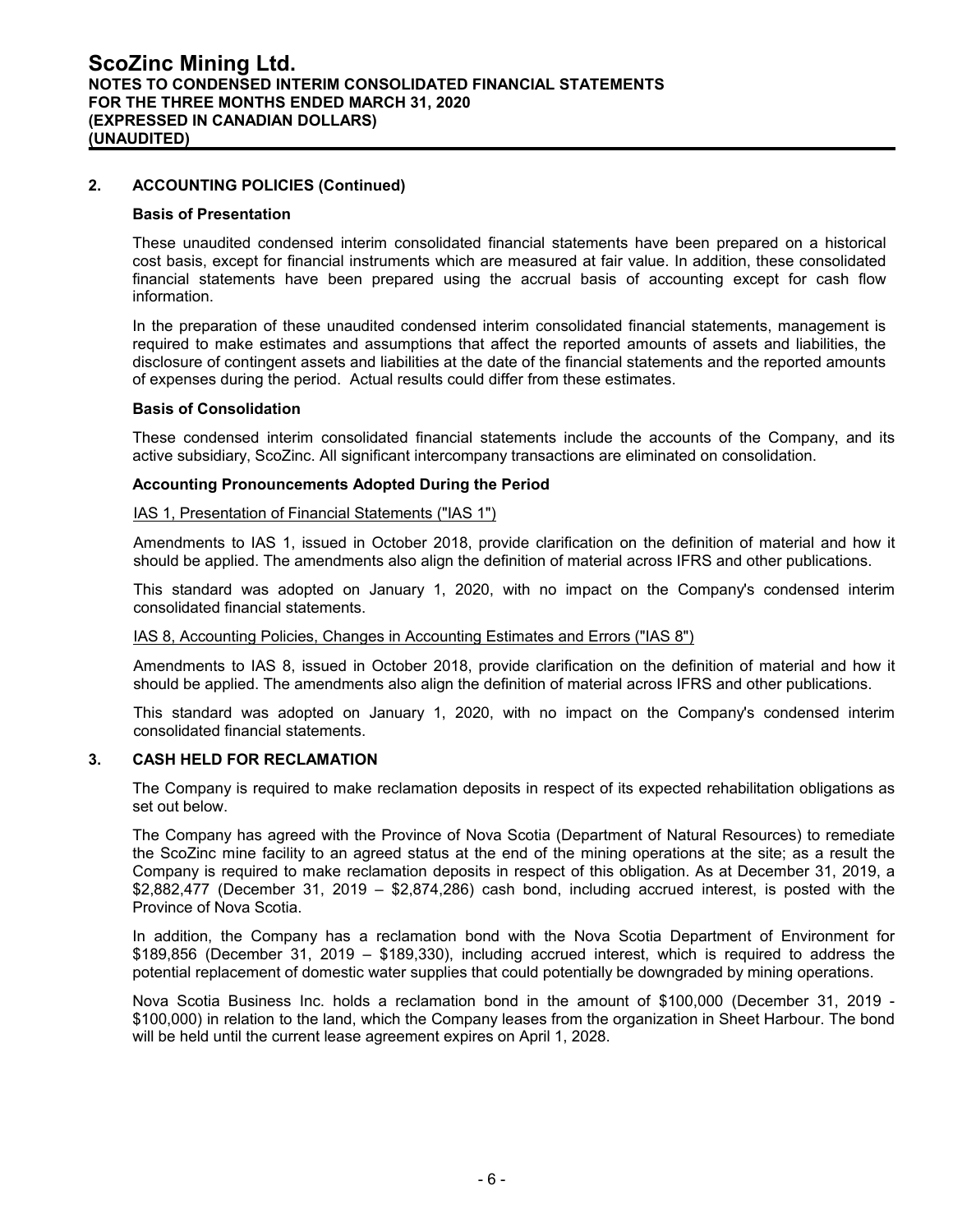### **4. PROPERTY, PLANT AND EQUIPMENT**

|                                                 | Mine Plant,<br><b>Equipment</b><br>and Land | <b>Exploration</b><br><b>Field</b><br><b>Equipment</b> | <b>Total</b>           |
|-------------------------------------------------|---------------------------------------------|--------------------------------------------------------|------------------------|
| Cost<br>Balance, December 31, 2018<br>Additions | $$9,289,141$ \$<br>18,000                   | 836,641                                                | \$10,125,782<br>18,000 |
| Balance, December 31, 2019<br>Additions         | 9,307,141<br>4,500                          | 836,641                                                | 10,143,782<br>4,500    |
| Balance, March 31, 2020                         | $$9,311,641$ \$                             | 836,641                                                | \$10,148,282           |
| <b>Accumulated Amortization</b>                 |                                             |                                                        |                        |
| Balance, December 31, 2018<br>Amortization      | $$1,204,632$ \$<br>168,435                  | 836,641                                                | \$2,041,273<br>168,435 |
| Balance, December 31, 2019<br>Amortization      | 1,373,067<br>42,784                         | 836,641                                                | 2,209,708<br>42,784    |
| Balance, March 31, 2020                         | $$1,415,851$ \$                             | 836,641                                                | \$2,252,492            |
| Net Book Value, December 31, 2019               | $$7,934,074$ \$                             |                                                        | \$7,934,074            |
| Net Book Value, March 31, 2020                  | $$7,895,790$ \$                             |                                                        | \$7,895,790            |
| <b>ACCOUNTS RECEIVABLE AND PREPAID EXPENSES</b> |                                             | March 31,<br>2020                                      | December 31,<br>2019   |
| Refundable GST/HST<br>Prepaid expenses          | \$                                          | 78,482<br>\$<br>27,588                                 | 50,822<br>35,033       |

**\$ 106,070** \$ 85,855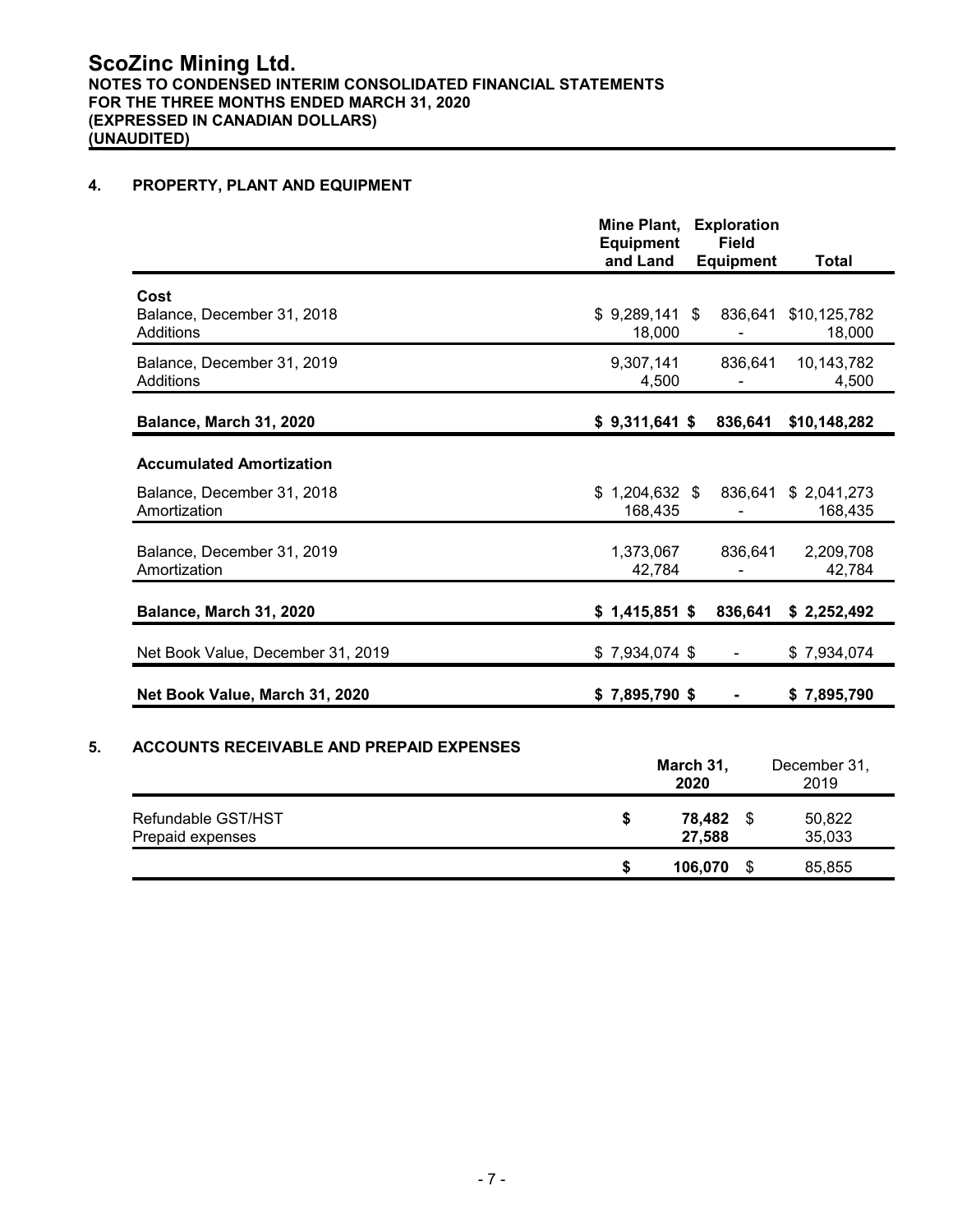#### **6. EXPLORATION AND EVALUATION ASSETS**

#### **Scozinc Projects, Nova Scotia**

As part of the business combination with ScoZinc Limited on May 31, 2011, the Company acquired 100% of the Scotia Mine and several other mineral resource prospects in Halifax, Nova Scotia. The properties are comprised of exploration licences and a mineral property lease that provides for zinc and lead exploration and development.

The following is a continuity of the Company's Projects:

| Balance, December 31, 2018<br>Additions                              | \$<br>7,034,767<br>217,768 |
|----------------------------------------------------------------------|----------------------------|
| Balance, December 31, 2019<br>Additions                              | 7,252,535<br>150,767       |
| Balance, March 31, 2020                                              | 7,403,302<br>S             |
| <b>RIGHT-OF-USE ASSETS</b><br>Right-of-use assets at January 1, 2019 | 95,780                     |
| Amortization                                                         | (10, 355)                  |
|                                                                      |                            |
| Balance, December 31, 2019<br>Amortization                           | \$<br>85.425<br>(2,589)    |

Right-of-use assets consist of the operating lease for the Company's Sheet Harbour Port facilities and are amortized over a period of 111 months.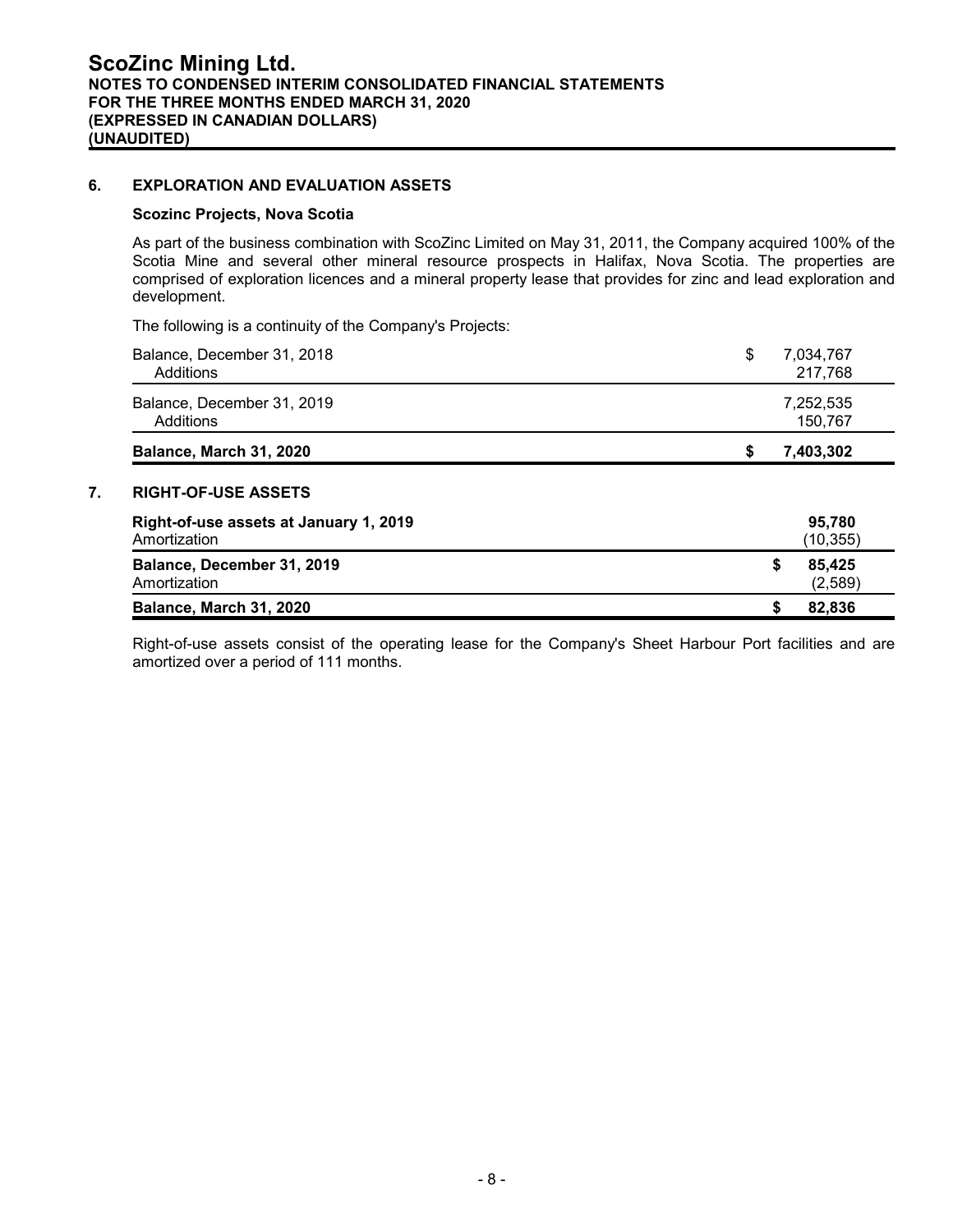#### **8. LEASE LIABILITIES**

At the commencement date of the lease, the lease liability was measured at the present value of the lease payments that were not paid at that date. The lease payments are discounted using an interest rate of 10%, which is the Company's estimated incremental borrowing rate. The continuity of the lease liabilities are presented in the table below:

| Lease liability recorded at January 1, 2019 on adoption of IFRS 16<br>Interest accretion<br>Lease payments | \$<br>95,780<br>1,696<br>(4,000)  |
|------------------------------------------------------------------------------------------------------------|-----------------------------------|
| Balance, December 31, 2019<br>Interest accretion<br>Lease payments                                         | \$<br>93,476<br>2,185<br>(16,000) |
| Balance, March 31, 2020                                                                                    | \$<br>79,661                      |
| As at March 31, 2020:<br>Less than one year<br>Greater than one year                                       | \$<br>14,137<br>65,524            |
| <b>Total lease obligation</b>                                                                              | \$<br>79,661                      |
| <b>Maturity Analysis - Contractual Undiscounted Cash Flows</b>                                             |                                   |
|                                                                                                            |                                   |
| As at March 31, 2020:<br>Less than one year<br>Greater than one year                                       | \$<br>16,000<br>112,000           |

|                                    |   | March 31,<br>2020 | December 31,<br>2019 |
|------------------------------------|---|-------------------|----------------------|
| Trade payables<br>Accrued expenses | S | 155,390<br>98,909 | 250,215<br>88,909    |
|                                    | S | 254,299           | 339,124              |

On March 17, 2020 the Company issued 150,000 common shares (ascribed a fair value of \$66,000) to the Company's former CEO to settle \$197,190 in accrued liabilities owed to the former CEO resulting in a gain on settlement of debt of \$131,190 recognized on the Company's statement of loss on comprehensive loss.

#### **10. DECOMMISSIONING LIABILITY**

The Company has agreed with the Province of Nova Scotia (Department of Natural Resources) to remediate the Scotia Mine facility to an agreed status at the completion of the mining operations at the site. The Company believes that the reclamation of the mine site will cost \$2,600,000. As the Scotia Mine facility is currently not in production and under care and maintenance, the Company has accrued the full amount potentially due.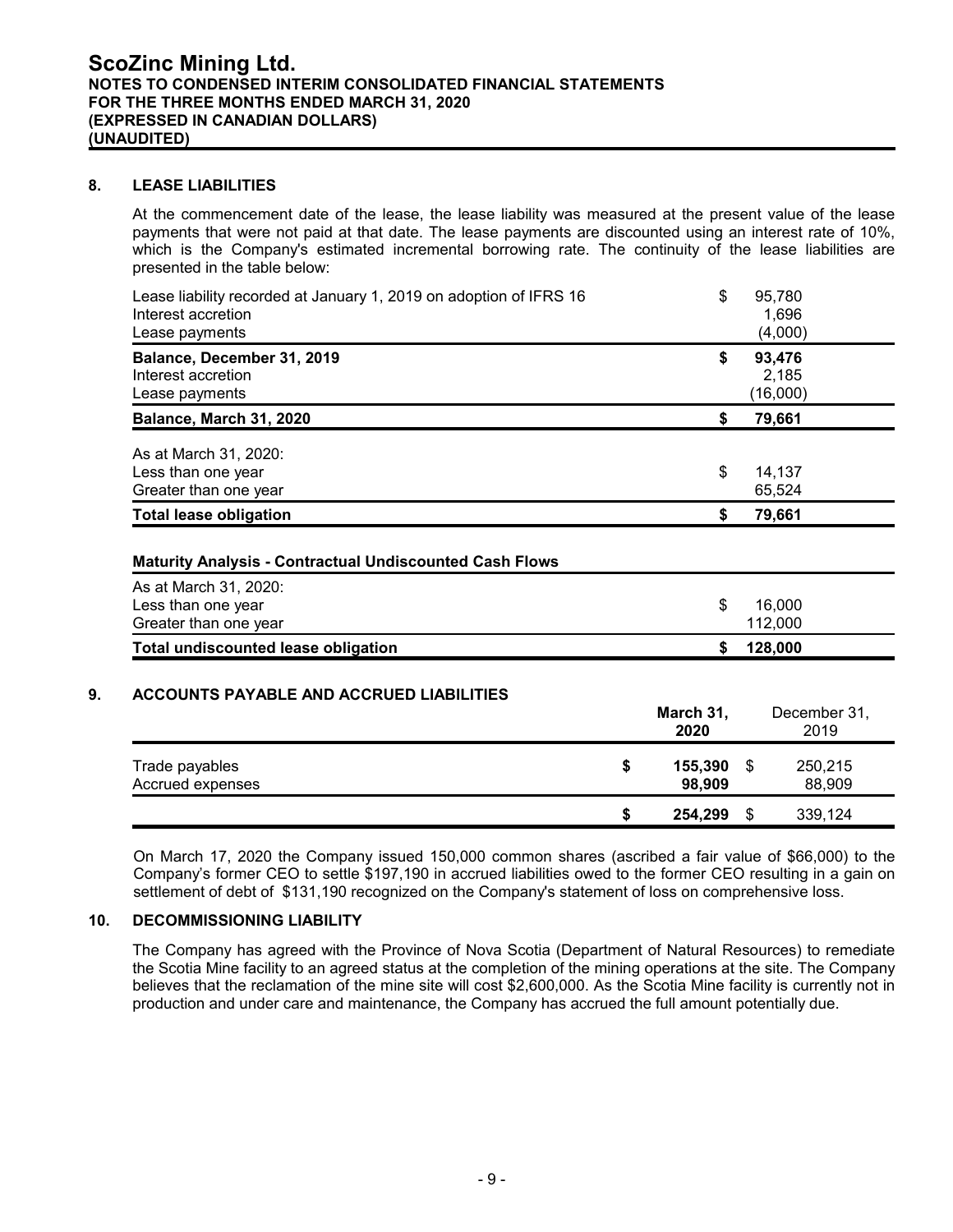#### **11. SHARE CAPITAL**

#### (a) AUTHORIZED

Unlimited number of common shares without par value Unlimited number of Class A preferred shares with no par value Unlimited number of Class B preferred shares with a par value of \$10 per share

#### (b) ISSUED - COMMON SHARES

|                                               | <b>Shares</b> | <b>Amount</b> |  |
|-----------------------------------------------|---------------|---------------|--|
| Balance, December 31, 2018 and March 31, 2019 | 5,266,044     | 81,358,592    |  |
| Balance, December 31, 2019                    | 10,101,460    | 82,642,357    |  |
| Issued on settlement of debt (Note 9)         | 150,000       | 66,000        |  |
| Balance, March 31, 2020                       | 10,251,460    | 82,708,357    |  |

#### **12. SHARE BASED PAYMENTS**

#### a) **Stock Option Plan**

A stock option plan ("Plan") was established to provide incentive to qualified parties to increase their proprietary interest in the Company and thereby encourage their continuing association with the Company. Each year, shareholders of the Company approve the Plan at the Annual General Meeting. The Plan provides that the Board of Directors of the Company may from time to time, in its discretion, grant to directors, officers, employees and consultants of the Company, or any subsidiary of the Company, the option to purchase common shares. The Plan provides for a floating maximum limit of 10% of the outstanding common shares of the common shares as permitted by the policies of the TSX-V. Options under the Plan have five-year terms with vesting as determined by the Board.

Share option activity for the three months ended Marhc 31, 2020 and 2019 are as follows:

|                                                             | Number of<br><b>Stock Options</b><br>Outstanding | <b>Weighted Average</b><br><b>Exercise Price (\$)</b> |
|-------------------------------------------------------------|--------------------------------------------------|-------------------------------------------------------|
| Balance - December 31, 2018 and March 31, 2019              | 339,000                                          | 1.40                                                  |
| Balance - December 31, 2019<br>Granted<br>Expired/cancelled | 733,000<br>40.000<br>(66,000)                    | 0.83<br>0.51<br>2.01                                  |
| <b>Balance - March 31, 2020</b>                             | 707.000                                          | 0.70                                                  |

On February 5, 2020, the Company granted 40,000 options to purchase common shares of the Company to a director of the Company. Each option is exercisable at a price of \$0.52 for a five year term. A fair value of \$21,976 was assigned to these options, estimated using the Black-Scholes valuation model with the following weighted average assumptions: dividend yield 0%, share price of \$0.64 expected volatility 124.64% a risk-free rate of return 1.41% and expected life of 5 years. These options are subject to vesting at a rate of 25% on the date of grant, and 25% every six months thereafter.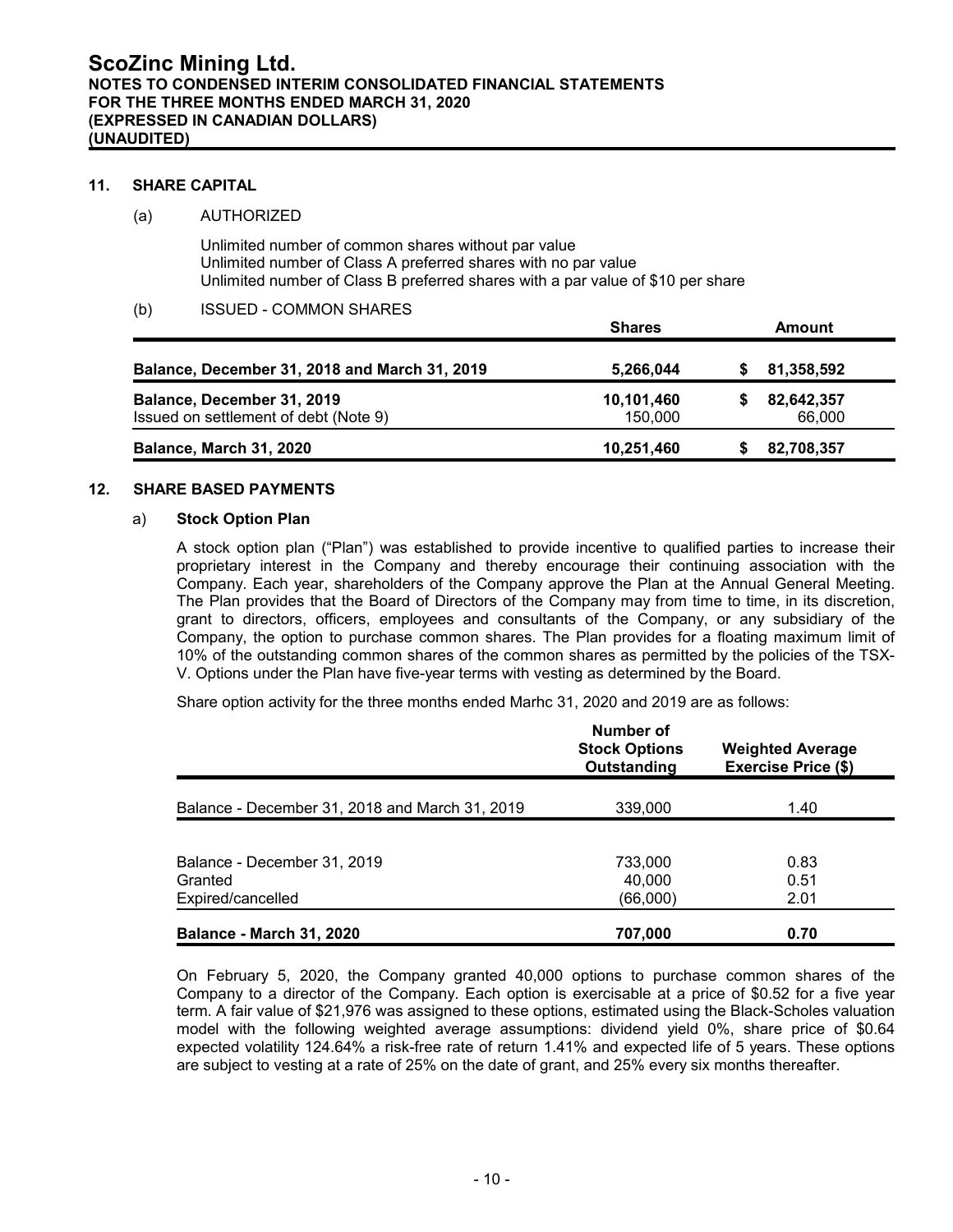#### **12. SHARE BASED PAYMENTS (Continued)**

#### a) **Stock Option Plan** (continued)

The following table summarizes information about stock options outstanding as at March 31, 2020:

| Number of<br><b>Options</b><br>Outstanding | <b>Expiry Date</b> | <b>Exercise</b><br>Price (\$) | <b>Weighted Average</b><br>Remaining<br><b>Contractual</b><br>Life (years) | Number of<br><b>Options</b><br><b>Vested</b><br>(Exercisable) |
|--------------------------------------------|--------------------|-------------------------------|----------------------------------------------------------------------------|---------------------------------------------------------------|
| 40,000                                     | February 5, 2025   | 0.52                          | 4.85                                                                       | 10,000                                                        |
| 33,000                                     | August 25, 2020    | 1.35                          | 0.40                                                                       | 33,000                                                        |
| 174,000                                    | July 13, 2022      | 1.11                          | 2.28                                                                       | 174,000                                                       |
| 225,000                                    | July 3, 2024       | 0.45                          | 4.26                                                                       | 56,250                                                        |
| 90,000                                     | August 12, 2024    | 0.45                          | 4.37                                                                       | 90,000                                                        |
| 50,000                                     | August 20, 2024    | 0.75                          | 4.39                                                                       | 50,000                                                        |
| 50,000                                     | August 20, 2024    | 0.60                          | 4.39                                                                       | 50,000                                                        |
| 20,000                                     | October 3, 2024    | 0.60                          | 4.51                                                                       |                                                               |
| 9,000                                      | October 3, 2024    | 0.45                          | 4.51                                                                       | 2,250                                                         |
| 9,000                                      | October 3, 2024    | 0.60                          | 4.51                                                                       | 4,500                                                         |
| 7,000                                      | October, 2024      | 0.75                          | 4.51                                                                       | 3,500                                                         |
| 707,000                                    |                    | 0.70                          | 3.68                                                                       | 473,500                                                       |

#### b) **Warrants**

The following table reflects the continuity of warrants for the three months ended March 31, 2020 and 2019:

|                                                | Number of<br><b>Warrants</b><br>Outstanding | <b>Weighted Average</b><br><b>Exercise Price</b> |
|------------------------------------------------|---------------------------------------------|--------------------------------------------------|
| Balance, December 31, 2018 and March 31, 2019  | 1,060,000                                   | 1.50                                             |
| Balance - December 31, 2019 and March 31, 2020 | 4,897,000                                   | 0.78                                             |

The following table summarizes information about warrants outstanding as at March 31, 2020:

| Number of<br>Warrants<br>Outstanding | <b>Expiry Date</b> | <b>Exercise</b><br>Price (\$) | <b>Weighted Average</b><br>Remaining<br>Contractual<br>Life (years) | Number of<br><b>Warrants</b><br>(Exercisable) |
|--------------------------------------|--------------------|-------------------------------|---------------------------------------------------------------------|-----------------------------------------------|
| 560,000                              | June 18, 2020      | 1.50                          | 0.22                                                                | 560,000                                       |
| 500,000                              | July 18, 2020      | 1.50                          | 0.30                                                                | 500,000                                       |
| 550,000                              | April 10, 2021     | 0.75                          | 1.03                                                                | 550,000                                       |
| 37,000                               | April 10, 2021     | 0.75                          | 1.03                                                                | 37,000                                        |
| 1,250,000                            | August 20, 2021    | 0.55                          | 1.39                                                                | 1,250,000                                     |
| 2,000,000                            | Sept. 20, 2021     | 0.55                          | 1.47                                                                | 2,000,000                                     |
| 4,897,000                            |                    | 0.78                          | 1.13                                                                | 4,897,000                                     |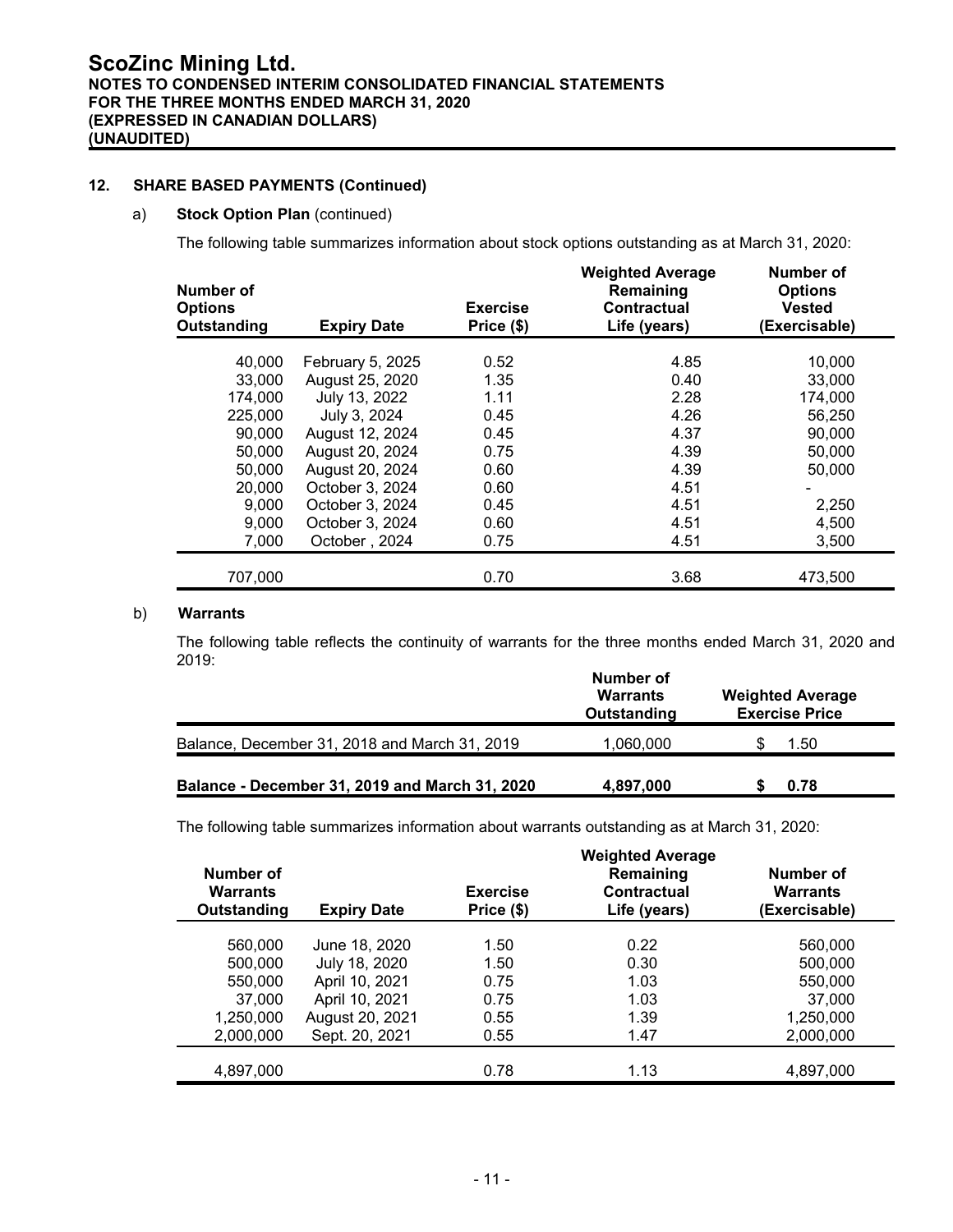#### **13. COMMITMENTS AND CONTINGENCIES**

#### COVID-19

Due to the worldwide COVID-l9 outbreak, material uncertainties may come into existence that could influence management's going concern assumption. Management cannot accurately predict the future impact COVID-19 may have on:

- Global metal prices;
- The severity and the length of potential measures taken by governments to manage the spread of the virus and their effect on labour availability and supply lines;
- Availability of essential supplies;
- Purchasing power of the Canadian dollar; and
- Ability to obtain funding.

At the date of the approval of these consolidated financial statements, the Canadian government has not introduced measures which impede the activities of the Company. Management believes the business will continue and accordingly, the current situation bears no impact on management's going concern assumption. However, it is not possible to reliably estimate the length and severity of these developments and the impact on the financial results and condition of the Company in future periods.

#### **14. BASIC AND DILUTED LOSS PER SHARE**

Basic loss per share is computed using the weighted average number of common shares outstanding during the period. Diluted loss per share, which reflects the maximum possible dilution from the potential exercise of warrants and stock options, is the same as basic loss per share for the period ended. The effect of potential issuances of shares under options and warrants would be anti-dilutive for the year ended December 31, 2019 and 2018 as they would decrease the loss per share, consequently the weighted average number of common shares outstanding for basic and diluted are the same.

#### **15. RELATED PARTY TRANSACTIONS**

All transactions with related parties have occurred in the normal course of operations and are measured at the exchange amount, which is the amount of consideration established and agreed to by the related parties. Except as noted, amounts with related parties are non-interest bearing, unsecured, payable on demand and have arisen from the provision of services and expense reimbursements described.

#### **Key Management Personnel Compensation**

| For the Three Months Ended March 31,                       |   | 2020      | 2019   |
|------------------------------------------------------------|---|-----------|--------|
| Board of Directors, Officers, and Key Management Personnel |   |           |        |
| Remuneration                                               | S | 66,543 \$ | 42.813 |
| Share-based compensation <sup>1</sup>                      |   | 21.976    |        |
|                                                            | S | 88.519 \$ | 42.813 |

<sup>1</sup>Share-based compensation is disclosed in this table based on the fair value of the stock option grant at the date of grant.